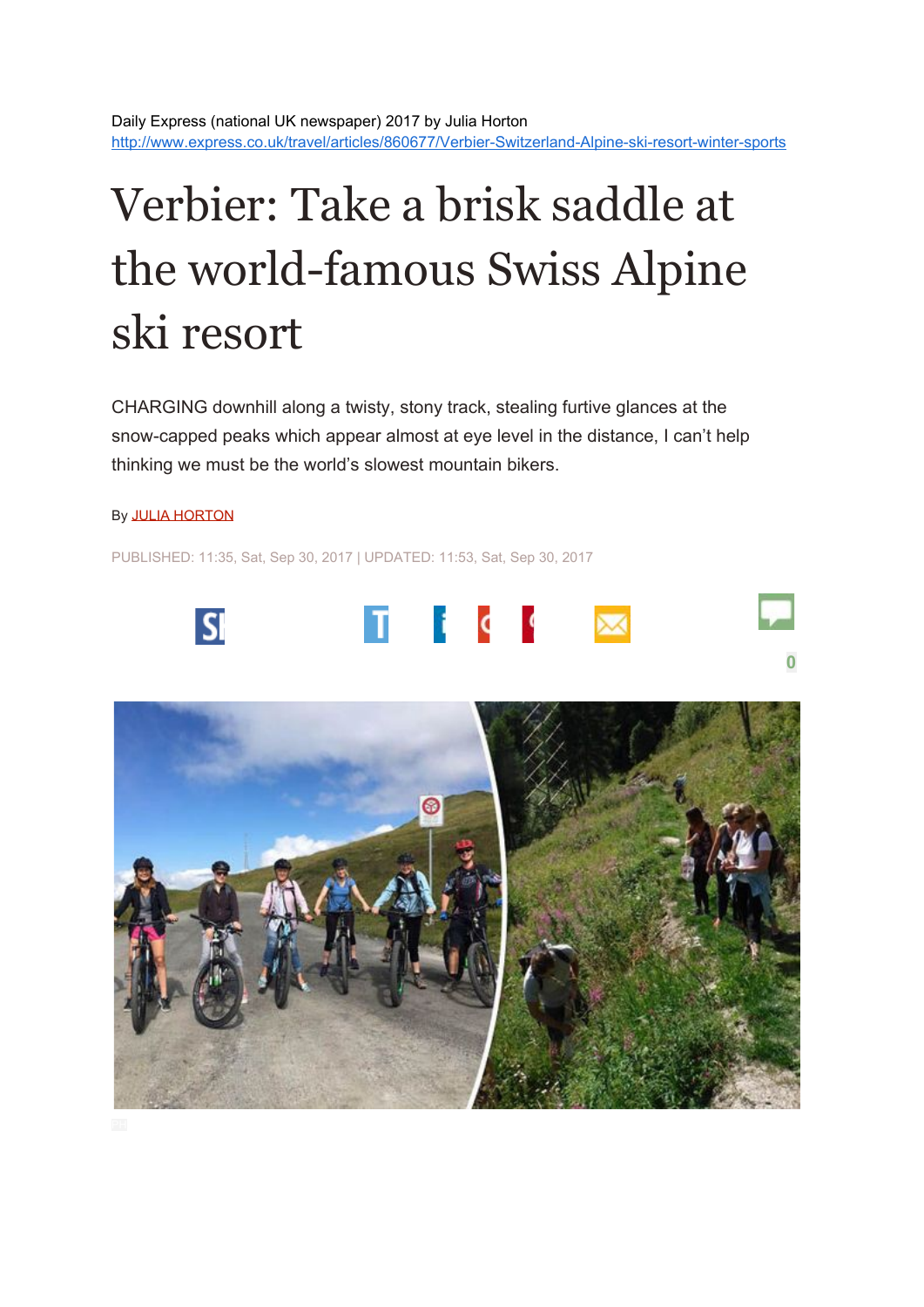Verbier is an Alpine village in Switzerland's Valais Canton

As a fan of cycling on slightly less steep terrain, like Norfolk for instance, I'm apprehensive at first about getting in the saddle in Verbier, the world-famous Swiss Alpine ski resort.

But our bicycles are all electric, which makes them a great way to explore at high altitude with minimal effort. Beyond the snow season, Verbier is a green oasis accessible to all, as it emerges from the white blanket of powder which has transformed this once remote rural farming region into one of the most renowned winter playgrounds of the rich and famous.

And now activities are even easier to reach thanks to a new pass called Verbier Infinite Playground (or VIP for short, in keeping with the resort's glitzy winter image) – a tourist card giving visitors free travel on cable cars and local buses and discounts on pursuits like mountain biking. Numerous ski and snowboarding runs, access paths for farmers and high altitude restaurants criss-cross the meadows, providing more than 500 miles of cycling trails, with a mix of gradients from seriously steep to totally flat.

After a cautious start on our first venture downwards, at around 6,500ft, the gradient and rough stones smooth out and I relax to drink in the spectacular scenery.

We pass a herd of glossy black Hérens cows, their bells clanging unmistakably as they graze the lush alpine meadows.

They produce milk for the area's globally renowned cheeses, which are delicious as I discover on a visit to a factory shop back down in the town at award-winning cheesemaker Laiterie de Verbier.

It is open when we drop in but we still can't resist the chance to try the cheese vending machine outside the factory, loaded solely with tasty half or quarter wheels of raclette and bags of "DIY" fondue to which you just add white wine. During a factory tour we are served samples of cheese and see the cellar where maturing wheels of raclette, each about the size of a car tyre, are stacked from floor to ceiling on shelves.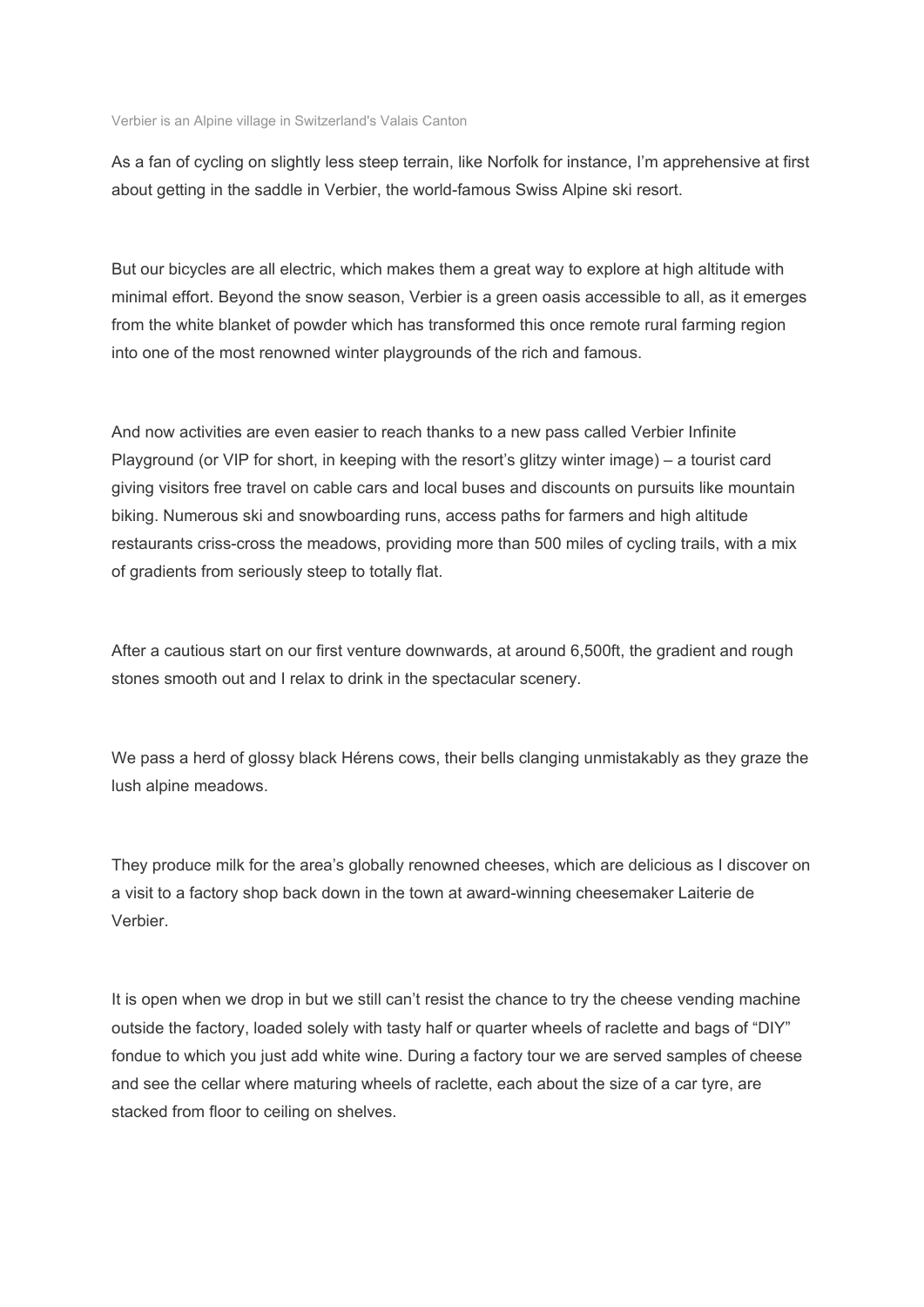The next day we're up early and back on our bikes from our base at the Hotel Bristol.



Cherries Walks in Switzerland

## **The gradient and rough stones smooth out and I relax to drink in the spectacular scenery**

Julia Horton

Luckily they are dual-powered so I switch off the juice and pedal under my own steam to the Verbier 3D Sculpture Park, where works by international artists are exhibited outside over a wide path between Les Ruinettes and La Chaux.

Highlights include a 12ft high red, white-and-black bird dubbed the Pregnant Pelican and billboard-size images of skiers standing in line, backs to camera, sporting underwear daubed with letters spelling out the message "save the climate".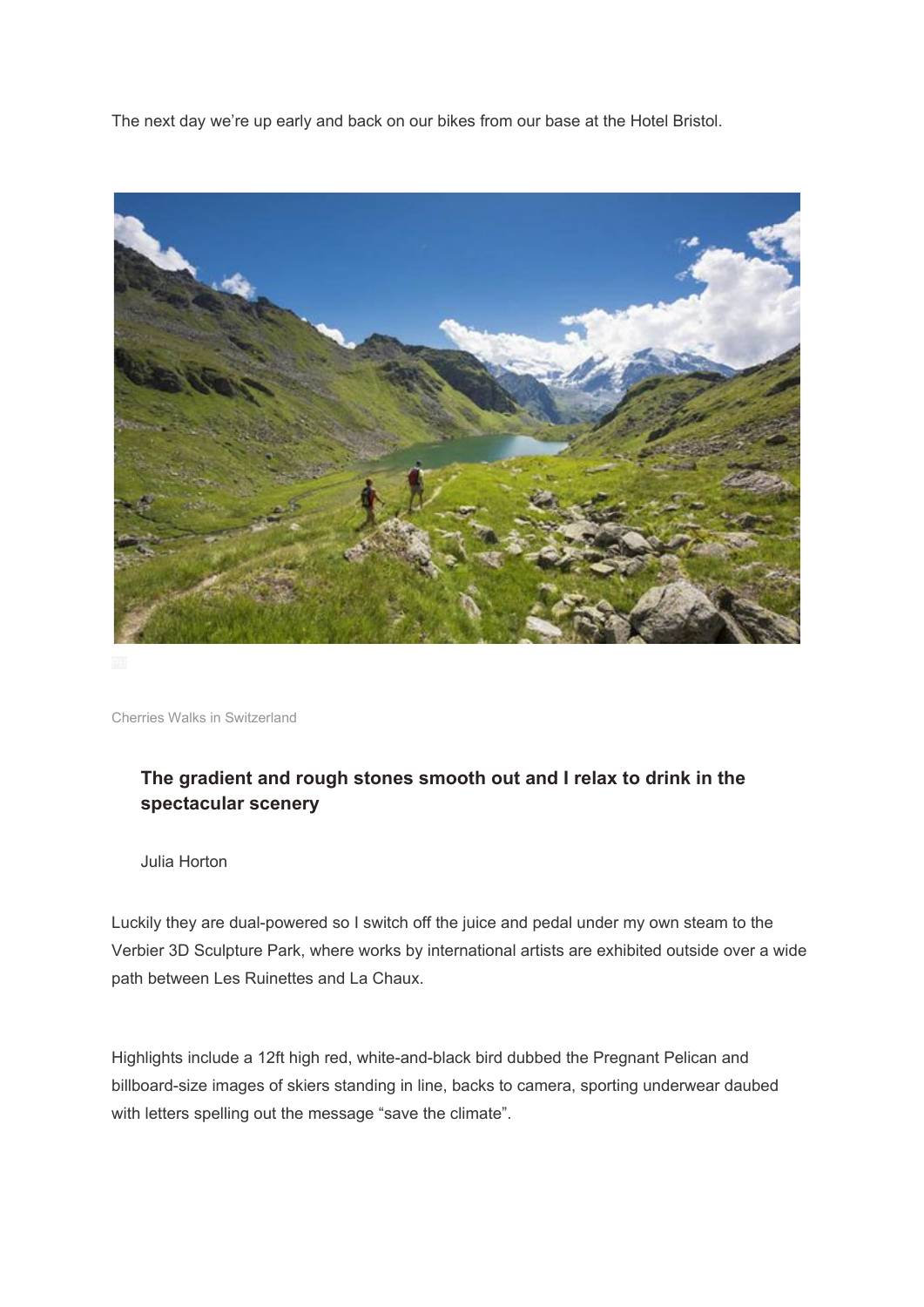At the end of the exhibition we find a wooden sign spelling out "Verbier" in metre-high letters just below the La Croix-de-Coeur restaurant (at the Col de la Croix de Coeur), where we stop for lunch, serves impressive artistically presented local specialities, including dried meats, alongside yet more spectacular views.

Luckily they are dual-powered so I switch off the juice and pedal under my own steam to the Verbier 3D Sculpture Park, where works by international artists are exhibited outside over a wide path between Les Ruinettes and La Chaux.

Highlights include a 12ft high red, white-and-black bird dubbed the Pregnant Pelican and billboard-size images of skiers standing in line, backs to camera, sporting underwear daubed with letters spelling out the message "save the climate".

At the end of the exhibition we find a wooden sign spelling out "Verbier" in metre-high letters just below the La Croix-de-Coeur restaurant (at the Col de la Croix de Coeur), where we stop for lunch, serves impressive artistically presented local specialities, including dried meats, alongside yet more spectacular views.

The delicious three-course lunch includes traditional roasted apricots decorated with sprigs of rosemary.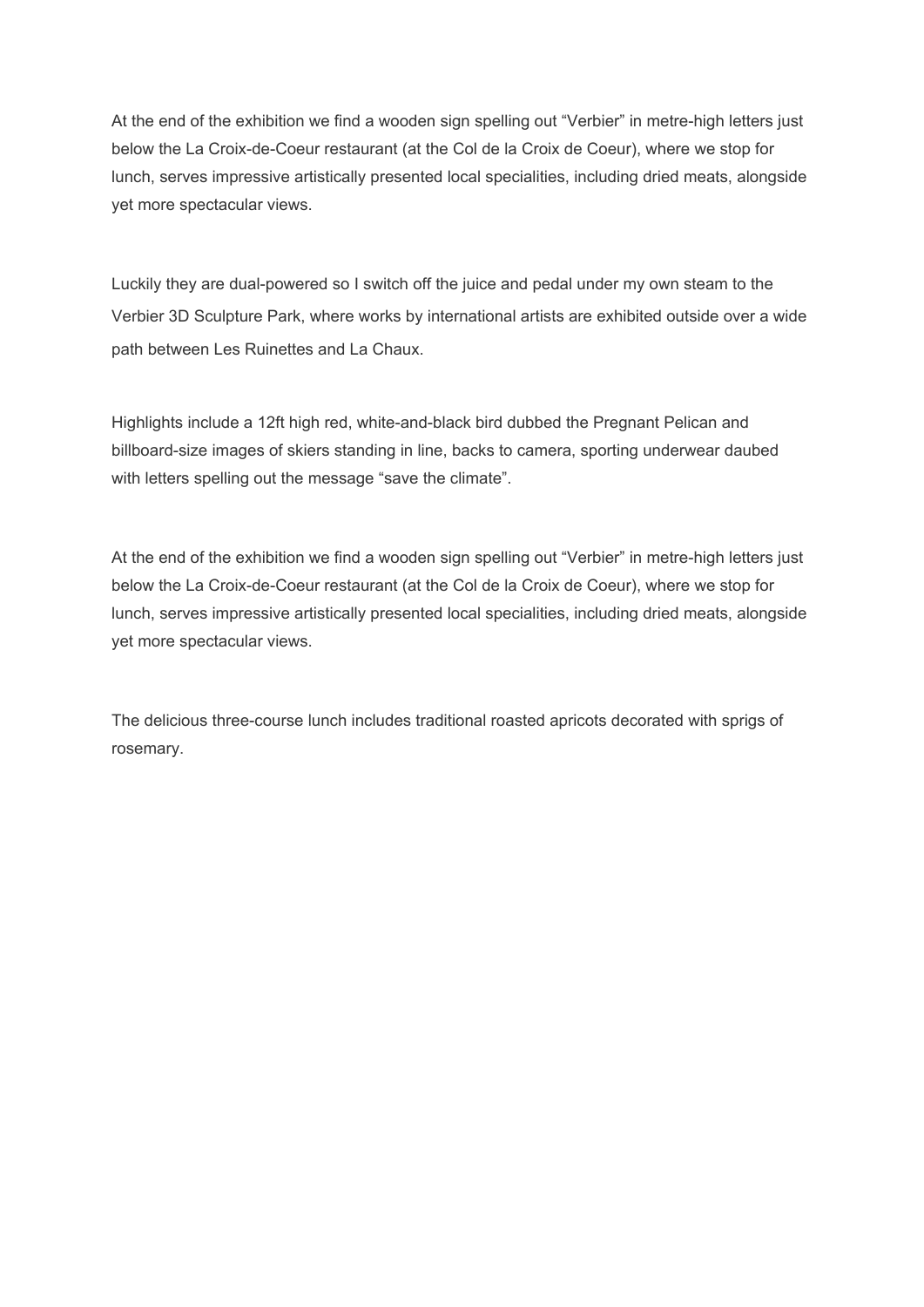

Mountain yoga with a beautiful view

Up in the mountains it's all about the views and I'm off to try out something completely different.

We take the cable car to Savoleyres, at around 7,500ft and stroll to a wooden platform in the middle of a slope. On the far side of the valley snow-capped peaks rise, while the rooftops of Verbier are below.

This is where I'm about to try mountain yoga – and what a location it turns out to be.

Moving through different poses, I hear the tweet of birds and the buzz of insects also enjoying the warm rays of the mid-afternoon sun.

It feels a little surreal, particularly when our instructor, Kirstin, tells us to twist and "face the chairlift".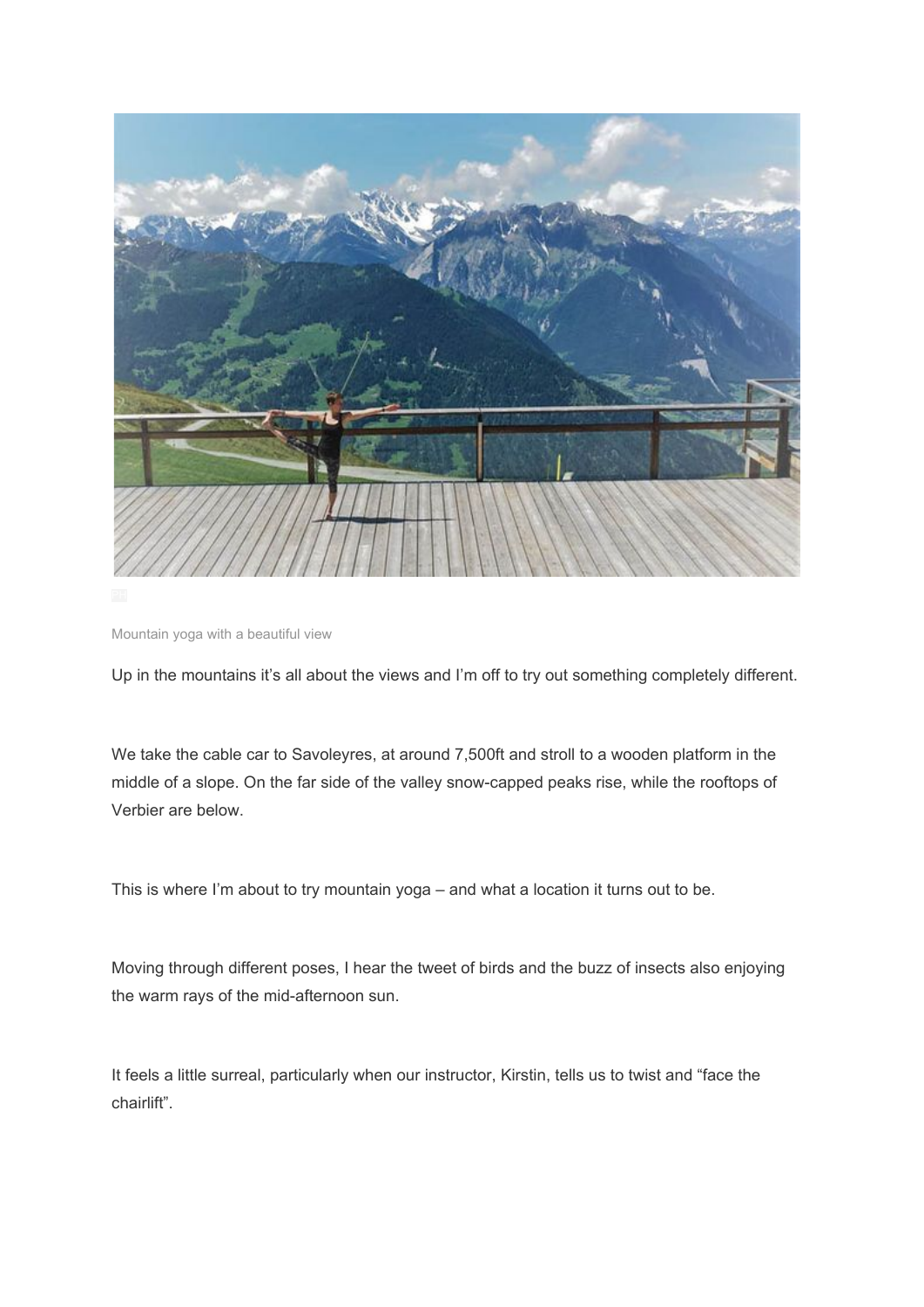

It's a good way to work up a fresh appetite, and back down in Verbier we enjoy a four-course dinner on the terrace of Le Chalet d'Adrien looking out over the valley. With Verbier's close proximity to Italy, it's not surprising that many dishes originate from there so I enjoy a rich risotto with chanterelle mushrooms.

Verbier is inviting any time of year, with its pretty wooden chalets and endless bars and restaurants. The chefs must be inspired here, I thought, as I set out on a foraging hike one morning.

Travelling by cable car to the neighbouring resort of La Tzoumaz, we meet our guide, nicknamed Cherries, and spend a couple of hours walking through meadows and woodland to find lunch, as Cherries excitedly explains how to pick and cook a feast.

Prices include accomadation at the Hotel Bristol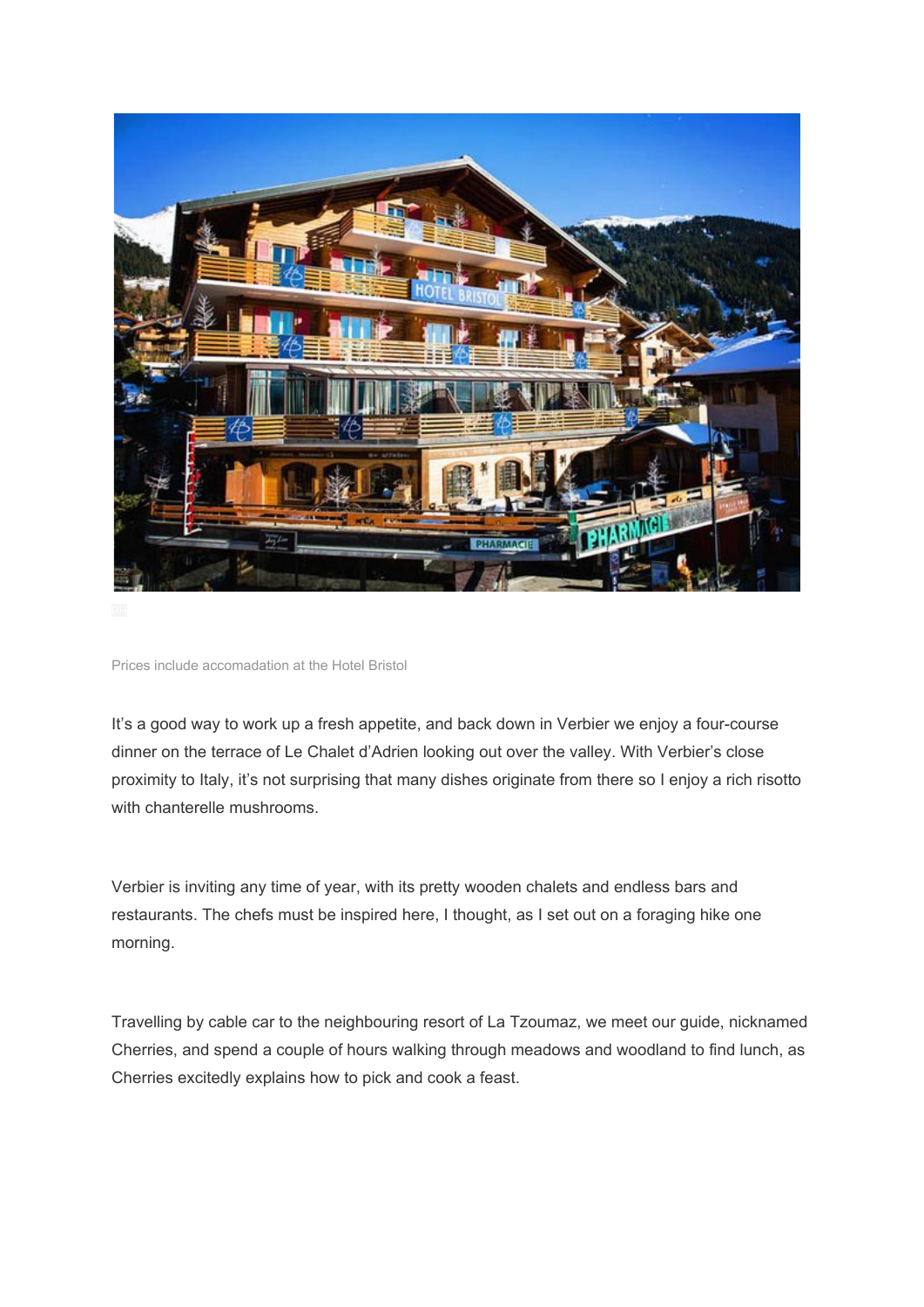She says: "We will gather stinging nettles for pesto and clover and daisies for salads."

I don't get stung and our efforts are not just edible but pretty good.

Meanwhile, for the best view of all with the least effort, we take a final cable car trip to Mont Fort, Verbier's highest peak, where the jagged giants jostling for space on the horizon include world-famous Mont Blanc and the Matterhorn.

Beautiful as they are, thankfully we are out of time to climb them.

That said, we'd had a pretty adventurous time and the trip proved that you don't need snow to enjoy the full active-Swiss experience.